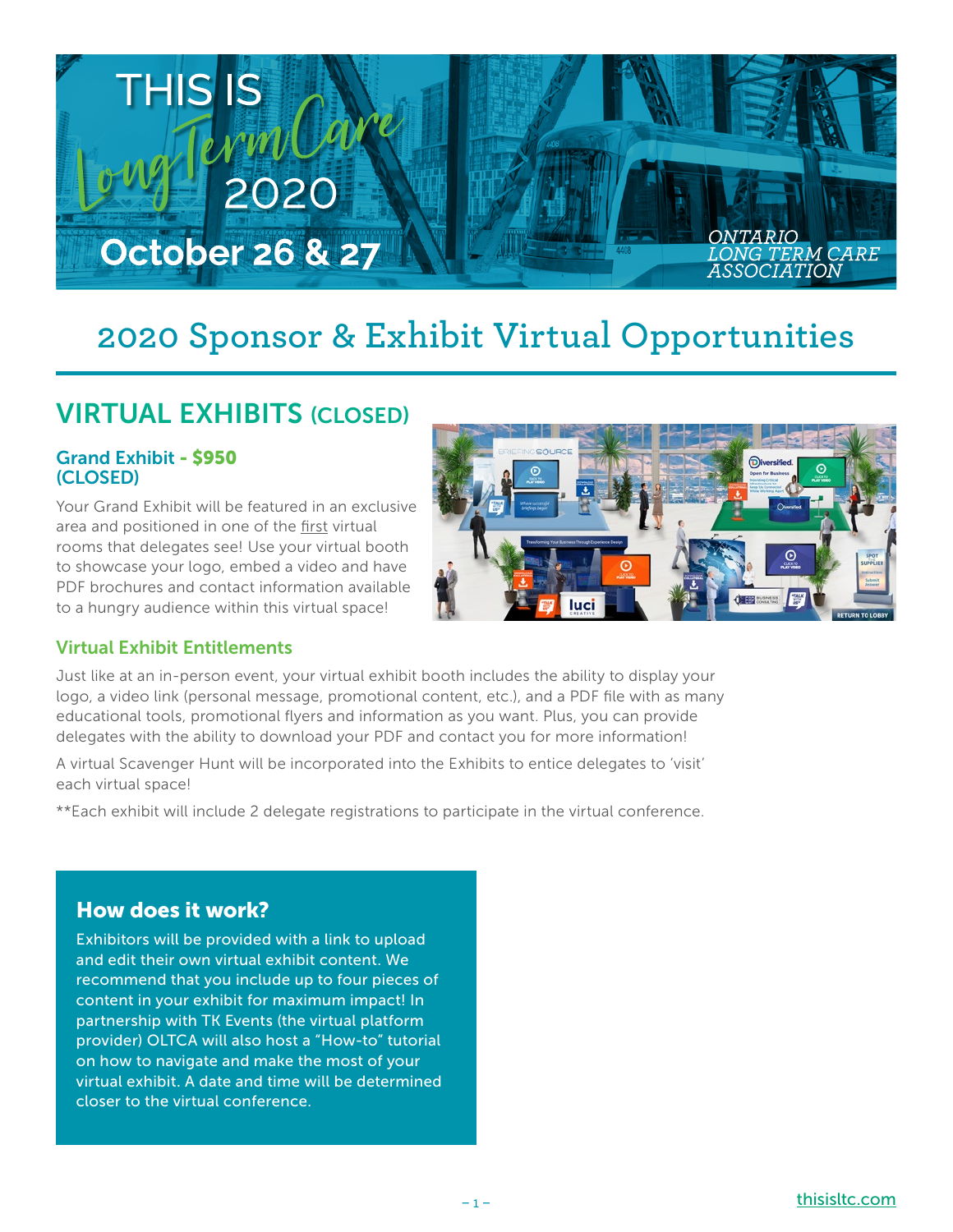



# VIRTUAL SPONSORSHIPS

## Breakout Room - \$5,000 (SOLD)

Become the exclusive sponsor of the Conference Breakout Room where all conference sessions will be hosted on the virtual platform! You will be featured in front of a highly engaged audience with interest in the specific content being presented. Topic matter to be announced at a later date, all breakout room content will be pre-recorded. *\*\* Includes the final Premium Grand Exhibit space.*

### The FIT Room - Bootcamp Class - \$3,000

A high energy wake-up call and a great way to start the day! This opening experience for delegates will be well promoted and provide a strong profile, including the opportunity to provide a brief welcome message at the start of the class.

#### Closing Remarks and Champagne Toast with OLTCA's CEO, Donna Duncan - \$2,500 (SOLD)

We will encourage delegates to have their own glass of champagne at home to celebrate the closing of a successful conference.

#### Virtual Breaks - \$2,000 per day (SOLD)

Breaks are an important part of the program, especially in a virtual format! In addition to branding and recognition in the virtual conference program you will have the opportunity to pre-record a video that will be played during the break as part of our virtual Scavenger Hunt.

#### Exclusive Delegate Invitation Sponsorship - \$2,500 for 10 delegates

Invite clients of your choice to attend the full two-day virtual conference! Your company will be provided with a complimentary registration code to give your clients and staff, purchased in increments of 10.

# EACH SPONSORSHIP INCLUDES:

- **✓** Two delegate registrations to attend the virtual conference
- **✓** Logo recognition on the virtual conference website (virtual platform) and will be promoted in regular e-promotions.
- \*\*Sponsorships \$5,000 and above will receive the delegate list post-conference (includes emails and contact information of those who have opted-in)

Please note, sponsorships do not include a virtual exhibit.

Opening Keynote Jessica Holmes - SOLD

Day One Closing Keynote Dr. Robert Sealy - SOLD

Day Two Opening Keynote Drew Dudley - SOLD

Day Two Closing Keynote Doctors Without Borders- SOLD

Member's Meeting – SOLD